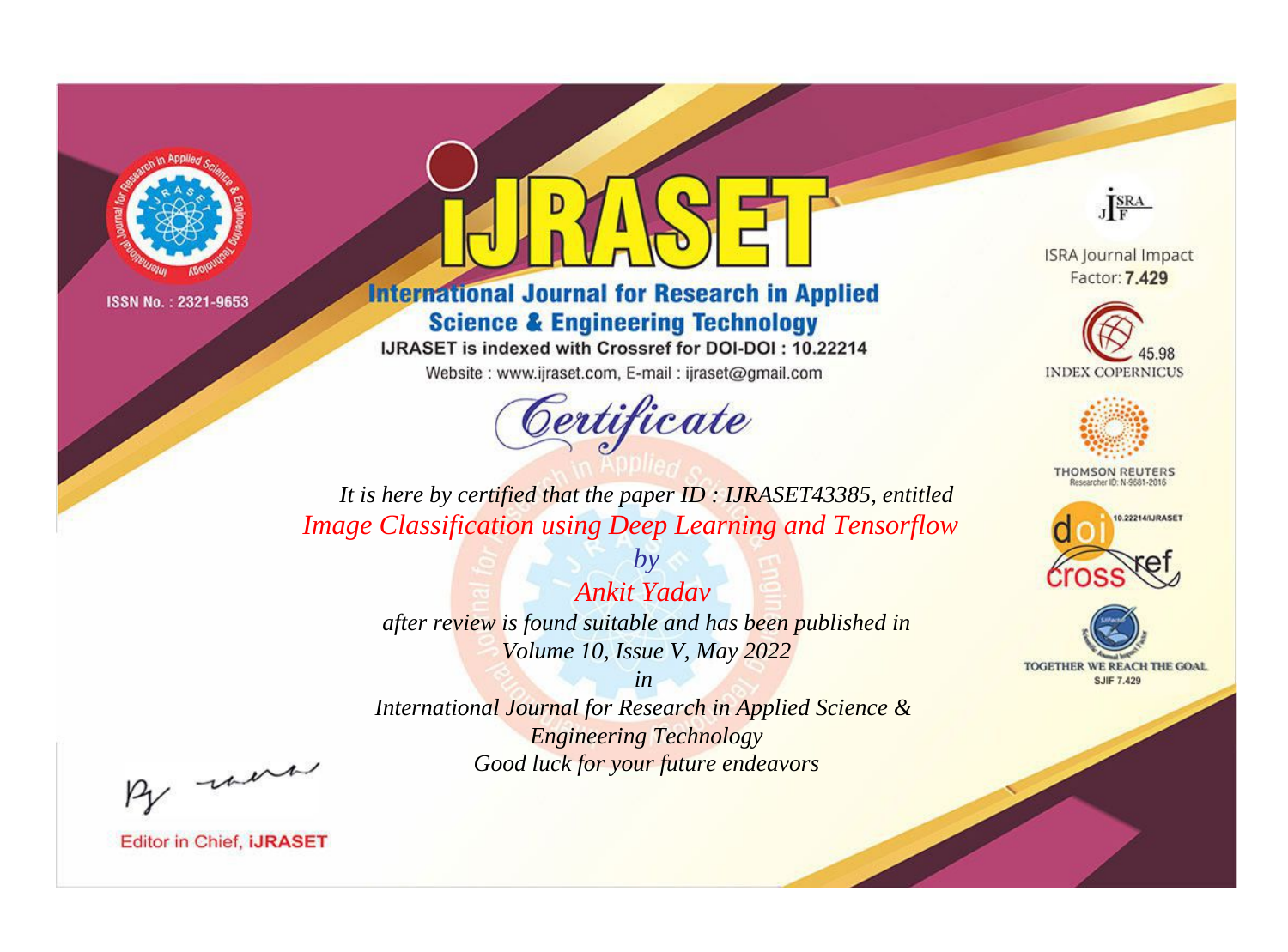

# **International Journal for Research in Applied Science & Engineering Technology**

IJRASET is indexed with Crossref for DOI-DOI: 10.22214

Website: www.ijraset.com, E-mail: ijraset@gmail.com



JERA

**ISRA Journal Impact** Factor: 7.429





**THOMSON REUTERS** 



TOGETHER WE REACH THE GOAL **SJIF 7.429** 

*It is here by certified that the paper ID : IJRASET43385, entitled Image Classification using Deep Learning and Tensorflow*

> *by Ibtesaam Rais after review is found suitable and has been published in Volume 10, Issue V, May 2022*

> > *in*

*International Journal for Research in Applied Science & Engineering Technology Good luck for your future endeavors*

By morn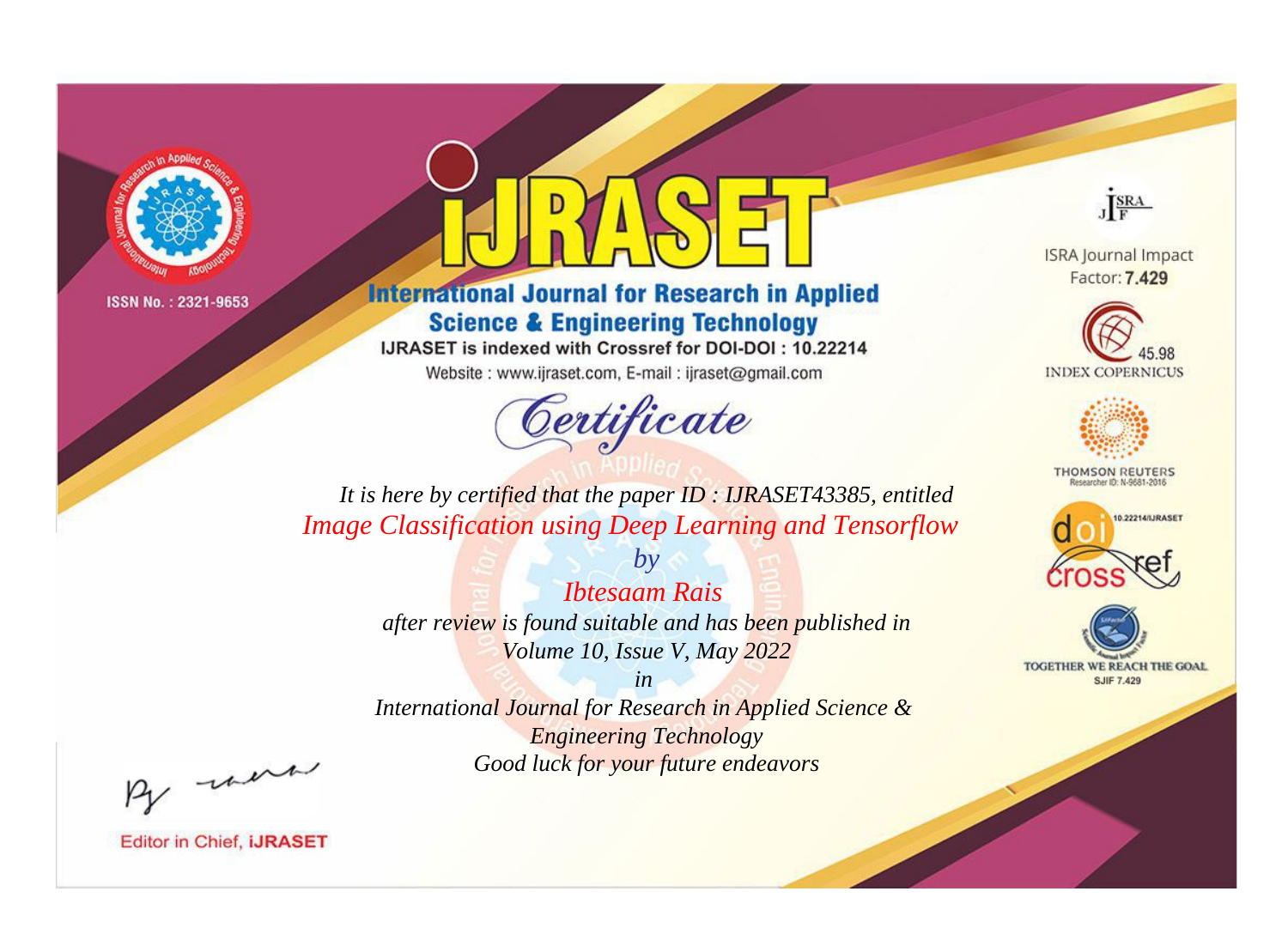

# **International Journal for Research in Applied Science & Engineering Technology**

IJRASET is indexed with Crossref for DOI-DOI: 10.22214

Website: www.ijraset.com, E-mail: ijraset@gmail.com



JERA

**ISRA Journal Impact** Factor: 7.429





**THOMSON REUTERS** 



TOGETHER WE REACH THE GOAL **SJIF 7.429** 

*It is here by certified that the paper ID : IJRASET43385, entitled Image Classification using Deep Learning and Tensorflow*

> *by Manoj Kumar after review is found suitable and has been published in Volume 10, Issue V, May 2022*

> > *in*

*International Journal for Research in Applied Science & Engineering Technology Good luck for your future endeavors*

By morn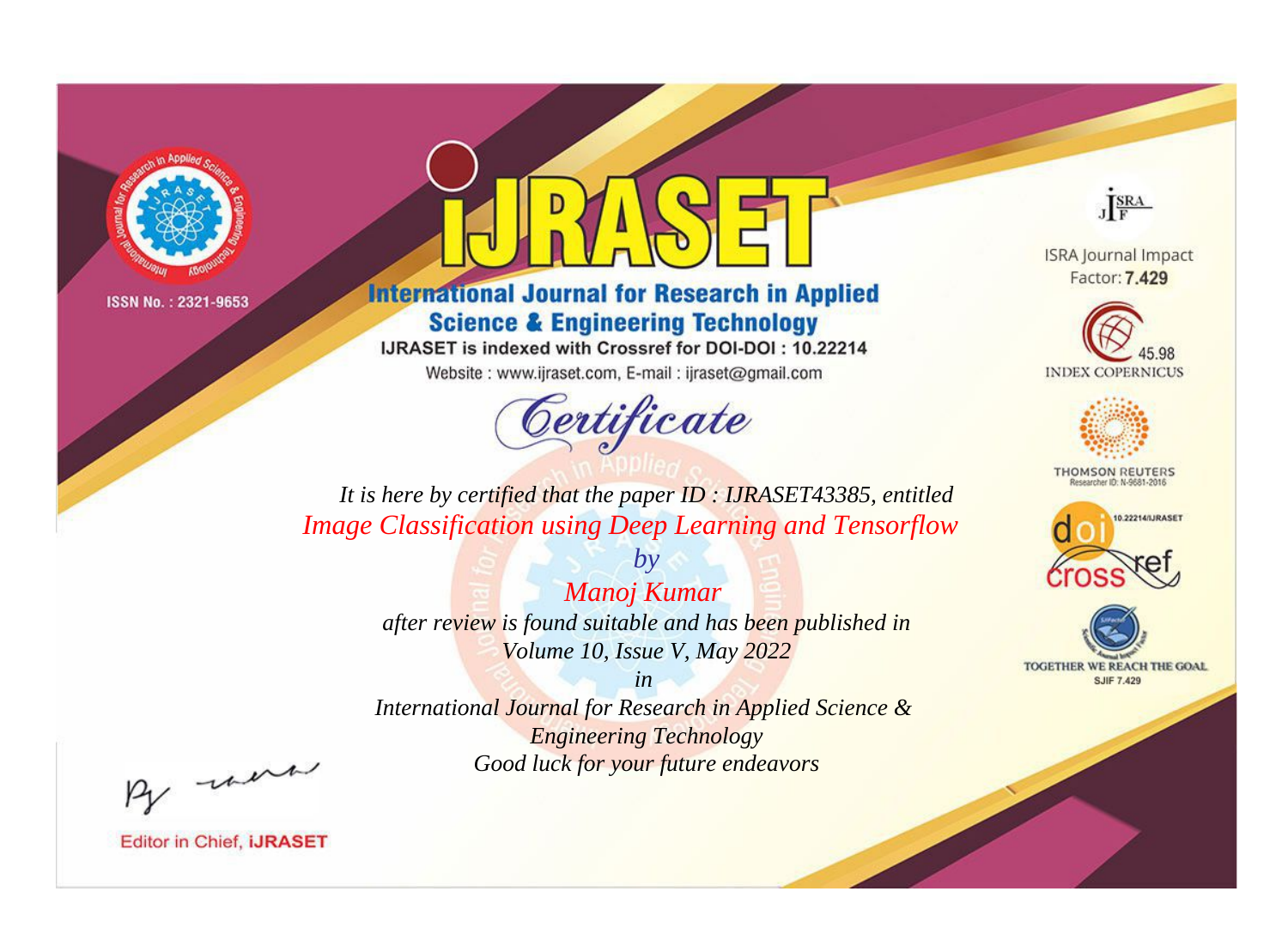

# **International Journal for Research in Applied Science & Engineering Technology**

IJRASET is indexed with Crossref for DOI-DOI: 10.22214

Website: www.ijraset.com, E-mail: ijraset@gmail.com



JERA

**ISRA Journal Impact** Factor: 7.429





**THOMSON REUTERS** 



TOGETHER WE REACH THE GOAL **SJIF 7.429** 

*It is here by certified that the paper ID : IJRASET43385, entitled Image Classification using Deep Learning and Tensorflow*

> *by Anurag Sharma after review is found suitable and has been published in Volume 10, Issue V, May 2022*

> > *in*

*International Journal for Research in Applied Science & Engineering Technology Good luck for your future endeavors*

By morn